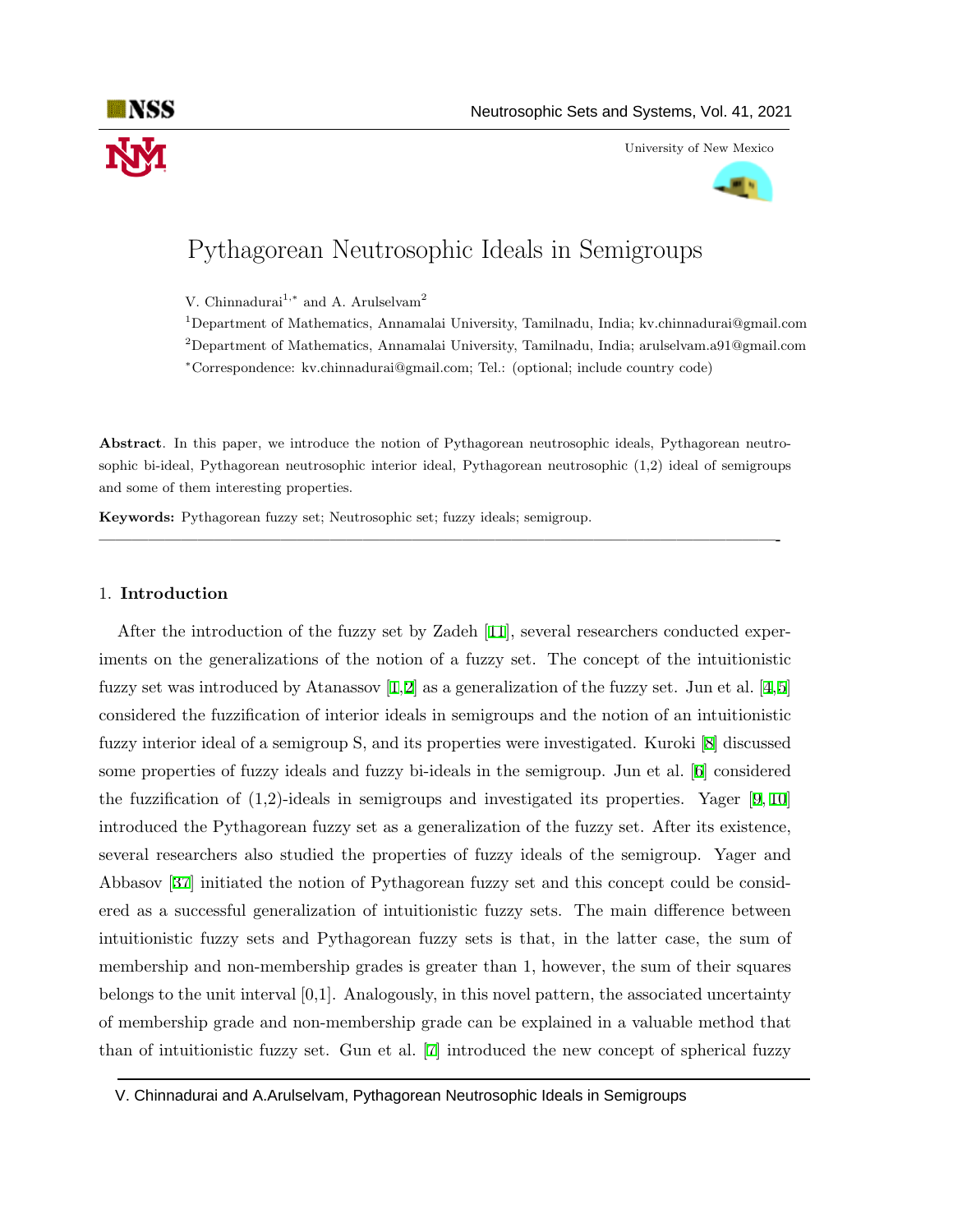set and discuss the new operations. Smarandache [[13\]](#page-10-5) introduced the new concept of neutrosophic set. Khan et.al [\[12](#page-10-6)] introduced the Neutrosophic N-Structures and their application in semigroups. The neutrosophic theories have received greater attention in recent years [[14\]](#page-10-7)- [[32](#page-11-2)]. Abdel-Basset et al. [[33\]](#page-11-3) proposed a new hybrid multi-criteria decision-making (MCDM) using Analytical Hierarchy Process(AHP) and Preference Ranking Organization Method for Enrichment Evaluations (PROMETHEE)-II approach for optimal offshore wind power station location selection. Abdel-Basset et al. [[34\]](#page-11-4) Provided a neutrosophic PROMETHEE technique for MCDM problems to describe fuzzy information efficiently. Abdel-Basset et al. [[35\]](#page-11-5) discussed how smart internet of things technology can assist medical staff in monitoring the spread of COVID-19. Abdel-Basset et al. [[36](#page-11-6)] studied a comprehensive evaluation of the sustainability of hydrogen production options through the use of a MCDM model.

In this paper, we discuss the properties of Pythagorean neutrosophic ideals in semigroups.

# 2. **Preliminaries**

**Definition 2.1.** [[3](#page-9-5)] Let *S* be a semigroup. *M* and *N* be subsets of *S*, the product of *M* and *N* is defined as  $MN = \{mn \in S \mid m \in M \text{ and } n \in N\}$  A non- empty subset *M* of *S* is called a sub-semigroup of *S* if  $MM \subseteq M$ . A non-empty subset *M* of *S* is called a left (resp. right) ideal of *S* if  $SM \subseteq M$  (resp.*MS*  $\subseteq M$ ). A is called a two sided ideal of *S* if it is both a left ideal and right ideal of *S*. A sub- semigroup *M* of *S* is called a bi-ideal of *S* if  $MSM \subseteq M$ . A sub-semigroup *M* of *S* is called a (1,2) ideal of *S* if  $MSM^2 \subset M$ . A semigroup *S* is said to be (2,2)- regular if  $m \in m^2 S m^2$  for any  $m \in S$ . A semigroup *S* is called regular if for each element *m*  $∈$  *S* there exists  $x ∈ S$  such that  $m = mxm$ . A semigroup *S* is said to be completely regular if, for any  $m \in S$ , there exists  $x \in S$  such that  $m = mxm$  and  $mx = xm$ . For a semigroup *S*, is completely regular if and only if(iff) *S* is a union of groups iff *S* is (2,2)-regular. By a fuzzy set  $\mu$  in a non-empty set *S* we mean a function  $\mu$ :  $S \to [0,1]$ , and the complement of  $\mu$ , denoted by  $\overline{\mu}$ , is the fuzzy set in *S* given by  $\overline{\mu}(x) = 1 - \mu(x)$  for all  $x \in S$ .

**Definition 2.2.** [[9](#page-10-2)] Let *X* be a universe of discourse, A **Pythagorean fuzzy set** (PFS)  $P = \{z, \vartheta_p(x), \omega_p(x)/z \in X\}$  where  $\vartheta : X \to [0,1]$  and  $\omega : X \to [0,1]$  represent the degree of membership and non-membership of the object  $z \in X$  to the set P subset to the condition  $0 \leq (\vartheta_p(z))^2 + (\omega_p(z))^2 \leq 1$  for all  $z \in X$ . For the sake of simplicity a PFS is denoted as  $P = (\vartheta_p(z), \omega_p(z)).$ 

**Definition 2.3.** [\[13](#page-10-5)] Let *X* be a universe of discourse, A **Neutrosophic** set (NS)  $N =$  $\{z,\vartheta_N(z),\omega_N(z),\psi_N(z)/z\in X\}$  where  $\vartheta:X\to[0,1],\ \omega:X\to[0,1]$  and  $\psi:X\to[0,1]$ represent the degree of truth membership, indeterminacy-membership and false-membership of the object  $z \in X$  to the set N subset to the condition  $0 \leq (\vartheta_N(z)) + (\omega_N(z)) + (\psi_N(z)) \leq 3$  for all *z*  $\in$  *X*. For the sake of simplicity a NS is denoted as  $N = (\vartheta_N(z), \omega_N(z), \psi_N(z))$ .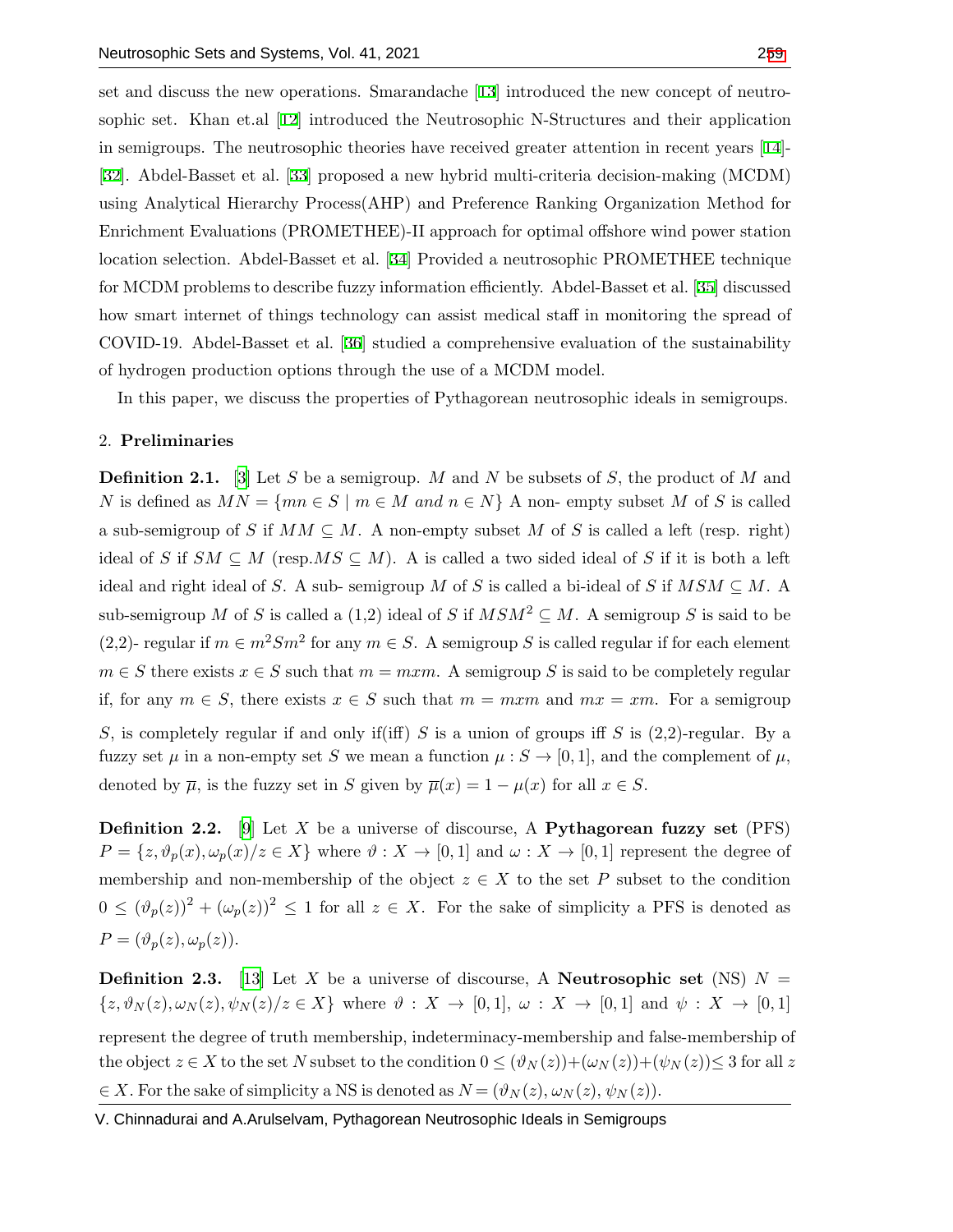## 3. **Pythagorean neutrosophic set**

**Definition 3.1.** Let *X* be a universe of discourse, A **Pythagorean neutrosophic set** (PNS)  $P_N = \{z, \mu_p(z), \zeta_p(z), \psi_p(z)/z \in X\}$  where  $\mu: X \to [0,1], \zeta: X \to [0,1]$  and  $\psi: X \to [0,1]$ represent the degree of membership, non-membership and inderminancy of the object  $z \in X$ to the set  $P_N$  subset to the condition  $0 \leq (\mu_p(z))^2 + (\zeta_p(z))^2 + (\psi_p(z))^2 \leq 2$  for all  $z \in X$ . For the sake of simplicity a PNS is denoted as  $P_N = (\mu_p(z), \zeta_p(z), \psi_p(z)).$ 

**Definition 3.2.** Let X be a nonempty set and I the unit interval  $[0, 1]$ . A Pythagorean neutrosophic set with neutrosophic components [PNS]  $P_{N_1}$  and  $P_{N_2}$  of the form  $P_{N_1}$  =  $(z, \mu_{p_1}(z), \zeta_{p_1}(z), \psi_{p_1}(z)/z \in X)$  and  $P_{N_2} = (z, \mu_{p_2}(z), \zeta_{p_2}(z), \psi_{p_2}(z)/z \in X)$ . Then  $1)P_N^c = (z, \psi_{p_1}(z), \zeta_{p_1}(z), \mu_{p_1}(z)/z \in X)$  $2)P_{N_1} \cup P_{N_2} = \{z, max(\mu_{P_1}(z), \mu_{P_2}(z)), max(\zeta_{P_1}(z), \zeta_{P_2}(z)), min(\psi_{P_1}(z), \psi_{P_2}(z))/z \in X\}$  $3)P_{N_1}\cap P_{N_2} = \{z, min(\mu_{P_1}(z), \mu_{P_2}(z)), min(\zeta_{P_1}(z), \zeta_{P_2}(z)), max(\psi_{P_1}(z), \psi_{P_2}(z))/z \in X\}$ 

## 4. **Pythagorean neutrosophic ideals in semigroups**

In this section, let S denote a semigroup unless otherwise specified. We discuss the details of Pythagorean neutrosophic ideals in semigroups.

**Definition 4.1.** A Pythagorean neutrosophic (PNS)  $P_N = (\mu_p, \zeta_p, \psi_p)$  in *S* is called an Pythagorean neutrosophic sub-semigroup of *S*, if

- (i)  $\mu_p(x_1x_2) \leq max\{\mu_p(x_1), \mu_p(x_2)\}\$
- (ii)  $\zeta_p(x_1x_2) \geq max\{\zeta_p(x_1), \zeta_p(x_2)\}$
- (iii)  $\psi_p(x_1 x_2) \leq max \{ \psi_p(x_1), \psi_p(x_2) \}$  for all  $x_1, x_2 \in S$ .

**Definition 4.2.** A PNS  $P = (\mu_p, \zeta_p, \psi_p)$  in *S* is called an Pythagorean neutrosophic left ideal of *S*, if

- (i)  $\mu_p(x_1x_2) \leq \mu_p(x_2)$
- (ii)  $\zeta_p(x_1x_2) \geq \zeta_p(x_2)$
- (iii)  $\psi_p(x_1 x_2) \leq \psi_p(x_2)$  for all  $x_1, x_2 \in S$ .

A Pythagorean neutrosophic right ideal of *S* is defined in an analogous way.An PNS  $P_N = (\mu_p, \zeta_p, \psi_p)$  in *S* is called an Pythagorean neutrosophic ideal of *S*, if it is both a Pythagorean neutrosophic left and Pythagorean neutrosophic right ideal of *S*.It is clear that any Pythagorean neutrosophic left(resp. right) ideal of *S* is a Pythagorean neutrosophic subsemigroup of *S*.

**Definition 4.3.** A Pythagorean neutrosophic sub-semigroup  $P_N = (\mu_p, \zeta_p, \psi_p)$  of *S* is called an Pythagorean neutrosophic bi-ideal(PNBI) of *S*.

(i)  $\mu_p(x_1ux_2) \leq max\{\mu_p(x_1), \mu_p(x_2)\}\$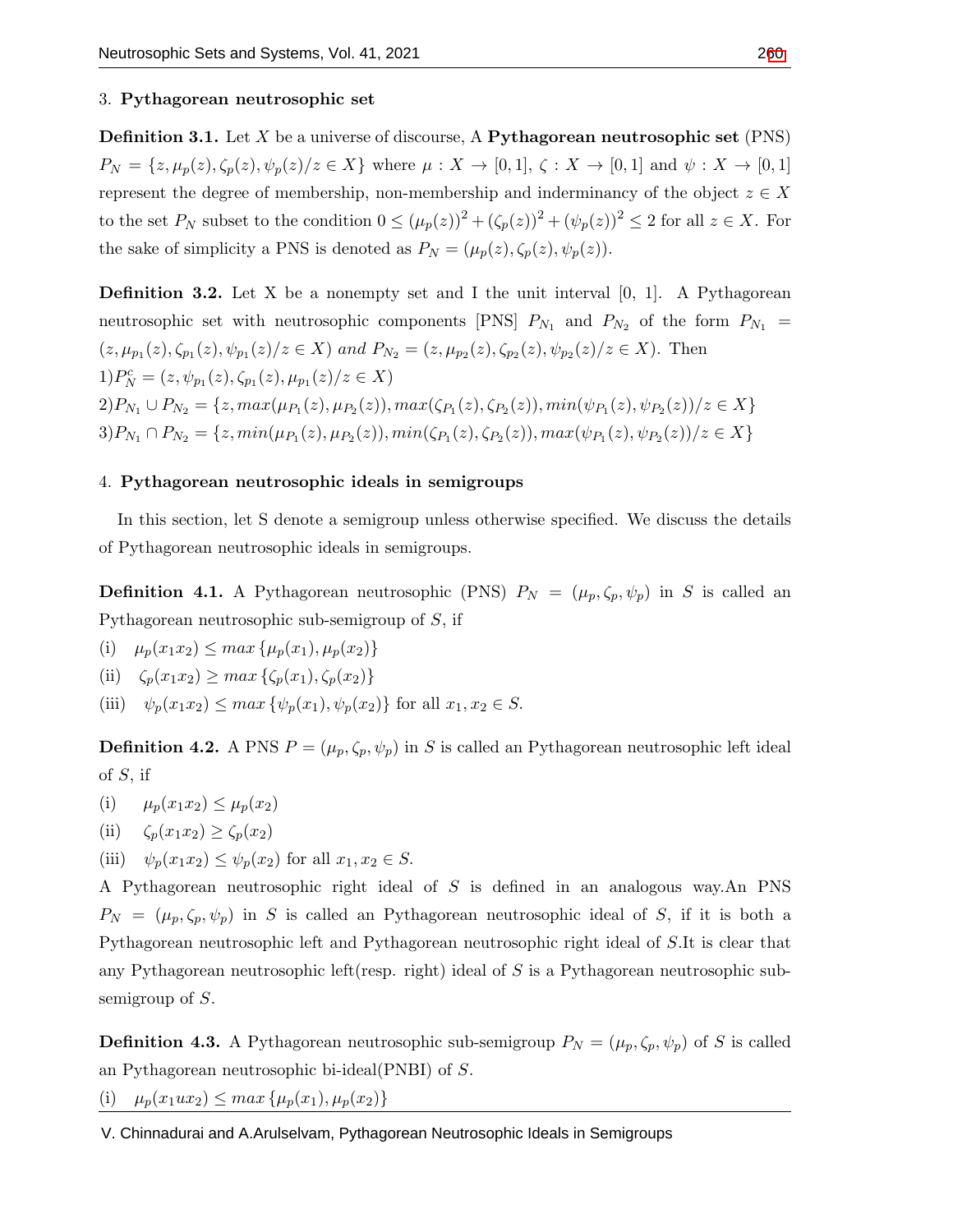(ii)  $\zeta_p(x_1ux_2) \geq max\{\zeta_p(x_1), \zeta_p(x_2)\}$ 

(ii)  $\psi_p(x_1ux_2) \leq max\{\psi_p(x_1), \psi_p(x_2)\}\$ for all  $u, x_1, x_2 \in S$ .

**Theorem 4.4.** *If*  ${P_i}_{i \in I}$  *is a family of PNBI of S, then*  $\cap P_i$  *is an PNBI of S. Where*  $\cap P_i = (\vee \mu_{p_i}, \vee \zeta_{p_i}, \vee \psi_{p_i})$  and  $\vee \mu_{p_i} = \sup \{\mu_{p_i}(x_1) | i \in I, x_1 \in S\},\$  $\forall \zeta_{p_i} = \sup \{\zeta_{p_i}(x_1)|i \in I, x_1 \in S\}, \ \forall \psi_{p_i} = \sup \{\psi_{p_i}(x_1)|i \in I, x_1 \in S\}.$ 

```
Proof. Let x_1, x_2 \in S. Then we have
```

$$
\forall \mu_{p_i}(x_1x_2) \leq \forall \{max \{\mu_{p_i}(x_1), \mu_{p_i}(x_2)\}\}\
$$
  
\n= max{max{ $\mu_{p_i}(x_1), \mu_{p_i}(x_2)\}\}\$   
\n= max{max{ $\mu_{p_i}(x_1), \mu_{p_i}(x_2)\}\}\$   
\n= max{ $\forall \mu_{p_i}(x_1), \forall \mu_{p_i}(x_2)\}\$   
\n $\forall \zeta_{p_i}(x_1x_2) \geq \forall \{max \{\zeta_{p_i}(x_1), \zeta_{p_i}(x_2)\}\}\$   
\n= max{max{ $\zeta_{p_i}(x_1), \zeta_{p_i}(x_2)\}\}\$   
\n= max{max{ $\zeta_{p_i}(x_1), \lambda_{p_i}(x_2)\}\}\$   
\n= max{ $\wedge \zeta_{p_i}(x_1), \wedge \zeta_{p_i}(x_2)\}\$   
\n $\forall \psi_{p_i}(x_1x_2) \leq \forall \{max \{\psi_{p_i}(x_1), \psi_{p_i}(x_2)\}\}\$   
\n= max{max{ $\psi_{p_i}(x_1), \psi_{p_i}(x_2)\}\}\$   
\n= max{max{ $\psi_{p_i}(x_1), \psi_{p_i}(x_2)\}\}\$   
\n= max{max{ $\psi_{p_i}(x_1), \forall \psi_{p_i}(x_2)\}\}\$   
\n= max{ $\forall \psi_{p_i}(x_1), \forall \psi_{p_i}(x_2)\}.$ 

Hence *∩P<sup>i</sup>* is an Pythagorean neutrosophic sub-semigroup of *S*.

Hence 
$$
\prod_i
$$
 is an Yythagorean function  
\nNext for  $u, x_1, x_2 \in S$ , we obtain  
\n
$$
\forall \mu_{p_i}(x_1ux_2) \leq \forall \{min \{\mu_{p_i}(x_1), \mu_{p_i}(x_2)\}\}
$$
\n
$$
= max \{max \{\mu_{p_i}(x_1), \mu_{p_i}(x_2)\}\}
$$
\n
$$
= max \{max \{\mu_{p_i}(x_1)\}, max \{\mu_{p_i}(x_2)\}\}
$$
\n
$$
= max \{\forall \mu_{p_i}(x_1), \forall \mu_{p_i}(x_2)\}
$$
\n
$$
\forall \zeta_{p_i}(x_1ux_2) \geq \forall \{min \{\zeta_{p_i}(x_1), \zeta_{p_i}(x_2)\}\}
$$
\n
$$
= max \{max \{\zeta_{p_i}(x_1), \zeta_{p_i}(x_2)\}\}
$$
\n
$$
= max \{max \{\zeta_{p_i}(x_1)\}, max \{\zeta_{p_i}(x_2)\}\}
$$
\n
$$
= max \{\forall \zeta_{p_i}(x_1), \forall \zeta_{p_i}(x_2)\}
$$
\n
$$
\forall \psi_{p_i}(x_1ux_2) \leq \forall \{max \{\psi_{p_i}(x_1), \psi_{p_i}(x_2)\}\}
$$
\n
$$
= max \{max \{\psi_{p_i}(x_1), \psi_{p_i}(x_2)\}\}
$$
\n
$$
= max \{max \{\psi_{p_i}(x_1), \psi_{p_i}(x_2)\}\}
$$
\n
$$
= max \{\forall \psi_{p_i}(x_1), \forall \psi_{p_i}(x_2)\}.
$$
\nHence  $\cap P_i$  is an PNBI of *S*.  
\nThis completes the proof.  $\Box$ 

V. Chinnadurai and A.Arulselvam, Pythagorean Neutrosophic Ideals in Semigroups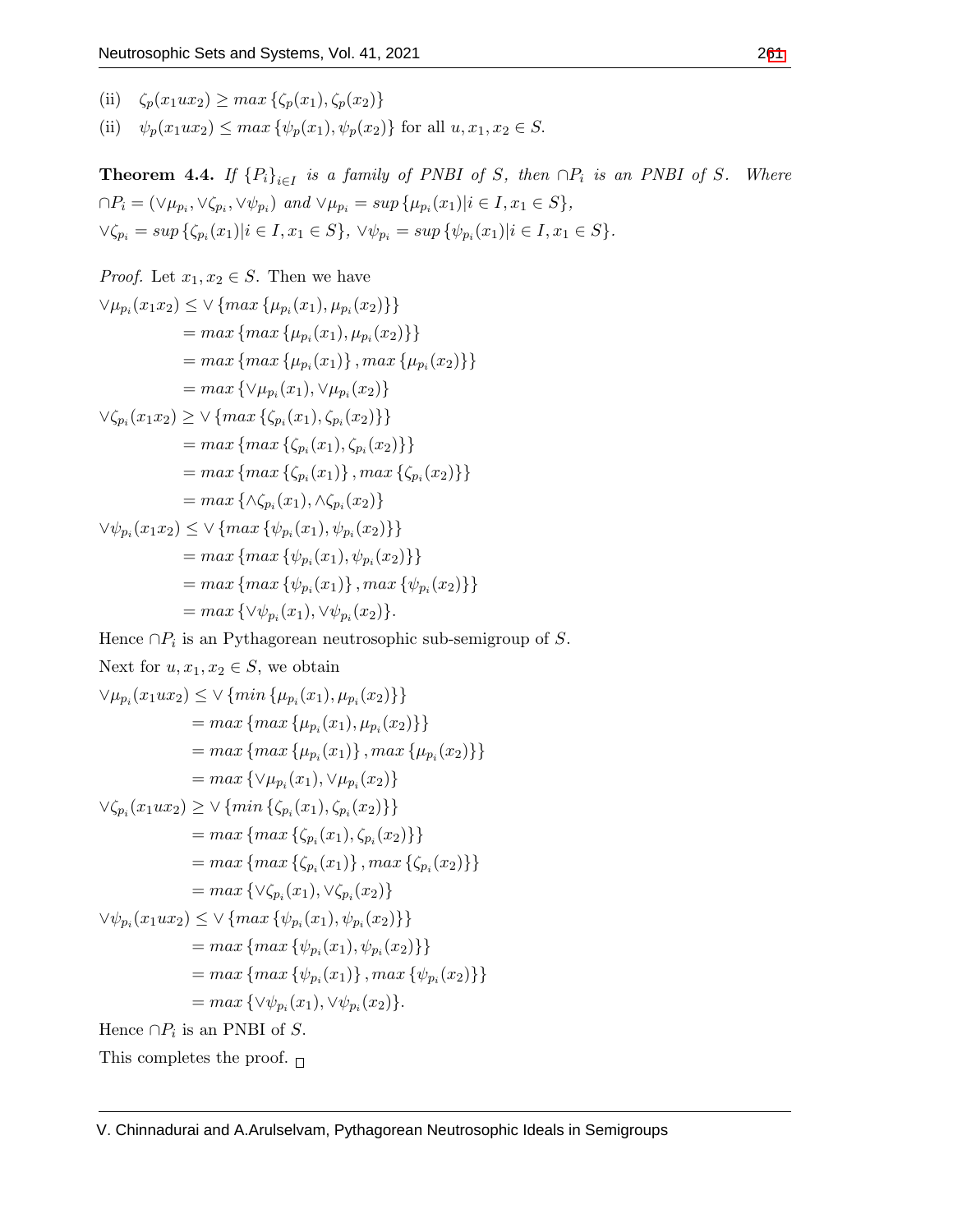**Theorem 4.5.** *Every Pythagorean neutrosophic left(right) ideal of S is an Pythagorean neutrosophic bi-ideal of S.*

*Proof.* Let  $P_N = (\mu_p, \zeta_p, \psi_p)$  is a Pythagorean neutrosophic left ideal of *S* and  $u, x_1, x_2 \in S$ . Then

$$
\mu_p(x_1ux_2) = \mu_p(x_1ux_2)
$$
  
\n
$$
\leq \mu_p(x_2)
$$
  
\n
$$
\mu_p(x_1ux_2) \leq max{\mu_p(x_1, \mu_p(x_2))}
$$
  
\n
$$
\zeta_p(x_1ux_2) = \zeta_p(x_1ux_2)
$$
  
\n
$$
\geq \zeta_p(x_2)
$$
  
\n
$$
\zeta_p(x_1ux_2) \geq max{\zeta_p(x_1, \zeta_p(x_2))}
$$
  
\n
$$
\psi_p(x_1ux_2) = \psi_p(x_1ux_2)
$$
  
\n
$$
\leq \psi_p(x_2)
$$
  
\n
$$
\psi_p(x_1ux_2) \leq max{\psi_p(x_1, \psi_p(x_2))}
$$
  
\nThus  $P_N = (\mu_p, \zeta_p, \psi_p)$  is PNBI of *S*.

The right case is provided in an analogous way.  $_\Box$ 

**Theorem 4.6.** *Every Pythagorean neutrosophic bi-ideal of a group S is constant.*

*Proof.* Let  $P_N = (\mu_p, \zeta_p, \psi_p)$  be an PNBI of a group *S* and let  $x_1$  be any element of *S*. Then

$$
\mu_p(x_1) = \mu_p(ex_1e)
$$
  
\n
$$
\leq max{\mu_p(e), \mu_p(e)}
$$
  
\n
$$
= \mu_p(e)
$$
  
\n
$$
= \mu_p(x_1x_1^{-1})(x_1^{-1}x_1)
$$
  
\n
$$
= \mu_p(x_1(x_1^{-1}x_1^{-1})x_1)
$$
  
\n
$$
\leq max{\mu_p(x_1, \mu_p(x_1))}
$$
  
\n
$$
= \mu_p(x_1)
$$
  
\n
$$
\zeta_p(x_1) = \zeta_p(ex_1e)
$$
  
\n
$$
\geq max{\zeta_p(e), \zeta_p(e)}
$$
  
\n
$$
= \zeta_p(e)
$$
  
\n
$$
= \zeta_p(e)
$$
  
\n
$$
= \zeta_p(x_1x_1^{-1})(x_1^{-1}x_1)
$$
  
\n
$$
= \zeta_p(x_1(x_1^{-1}x_1^{-1})x_1)
$$
  
\n
$$
\geq max{\zeta_p(x_1, \zeta_p(x_1))}
$$
  
\n
$$
= \zeta_p(x_1)
$$

and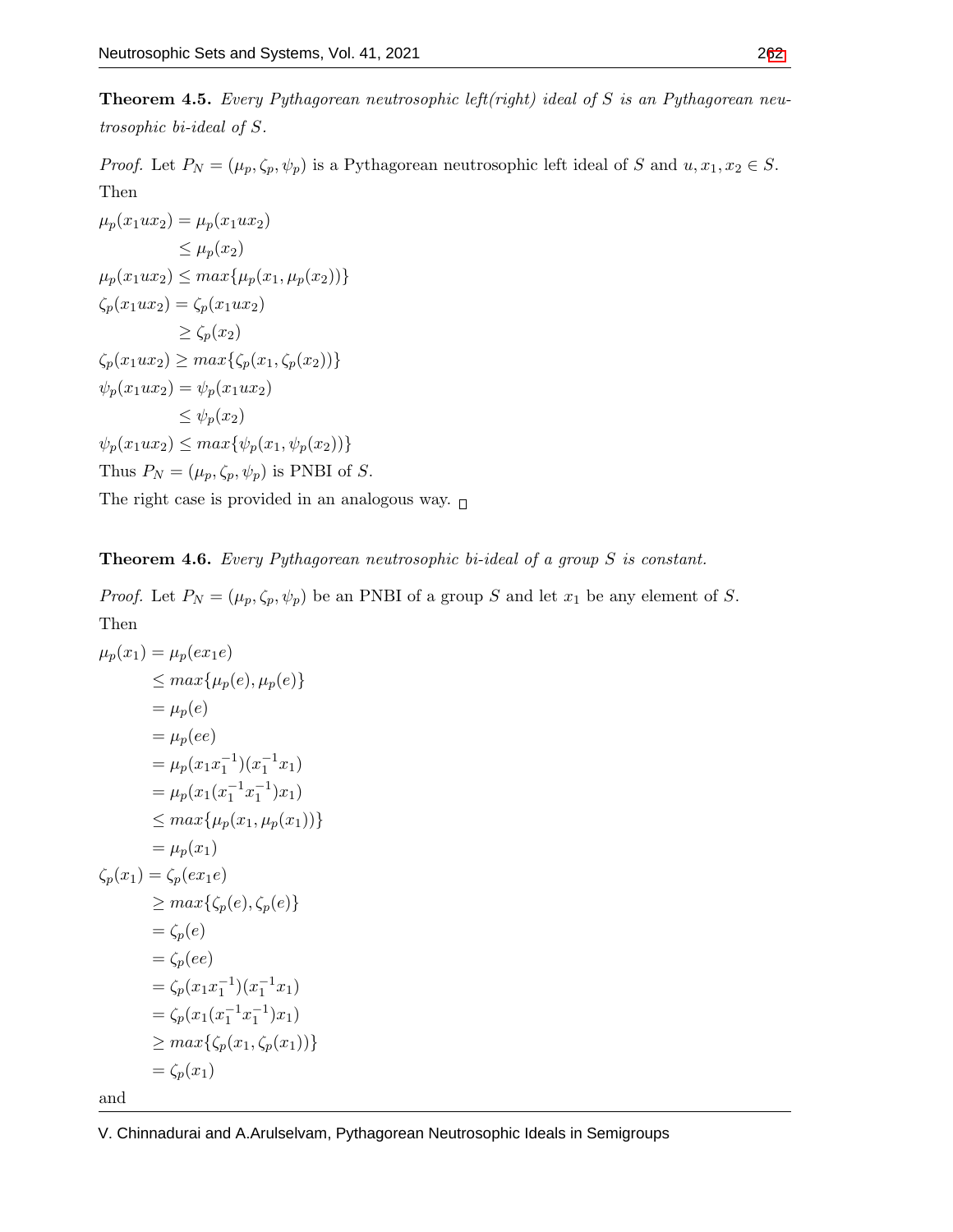$$
\psi_p(x_1) = \psi_p(ex_1e) \n\leq max{\psi_p(e), \psi_p(e)} \n= \psi_p(e) \n= \psi_p(x_1x_1^{-1})(x_1^{-1}x_1) \n= \psi_p(x_1(x_1^{-1}x_1^{-1})x_1) \n\leq max{\psi_p(x_1, \psi_p(x_1))} \n= \psi_p(x_1).
$$

Where e is the identity of S. It follows that  $\mu_p(x_1) = \mu_p(e)$ ,  $\zeta_p(x_1) = \zeta_p(e)$  and  $\psi_p(x_1) = \psi_p(e)$ which means that  $P_N=(\mu_p,\zeta_p,\psi_p)$  is constant.  ${}_{\square}$ 

**Theorem 4.7.** *If an PNS*  $P_N = (\mu_p, \zeta_p, \psi_p)$  *in S is an PNBI of S, then so is*  $\Box P_N =$  $(\mu_p, \zeta_p, \overline{\psi}_p).$ 

*Proof.* It is sufficient to show that  $\psi_p$  satisfies the conditions in Definition 3.1 and Definition 3.4. For any  $u, x_1, x_2 \in S$ , we have

$$
\overline{\psi}_p(x_1x_2) = 1 - \psi_p(x_1x_2)
$$
\n
$$
\leq 1 - \min \{ \psi_p(x_1), \psi_p(x_2) \}
$$
\n
$$
= \max \{ 1 - \psi_p(x_1), 1 - \psi_p(x_2) \}
$$
\n
$$
= \max \{ \overline{\psi}_p(x_1), \overline{\psi}_p(x_2) \}
$$

and

$$
\overline{\psi}_p(x_1ux_2) = 1 - \psi_p(x_1ux_2)
$$
  
\n
$$
\leq 1 - \min \{ \psi_p(x_1), \psi_p(x_2) \}
$$
  
\n
$$
= \max \{ 1 - \psi_p(x_1), 1 - \psi_p(x_2) \}
$$
  
\n
$$
= \max \{ \overline{\psi}_p(x_1), \overline{\psi}_p(x_2) \}.
$$

Therefore  $\Box P_N$  is an PNBI of *S*.  $\Box$ 

**Definition 4.8.** A Pythagorean neutrosophic sub-semigroup  $P_N = (\mu_p, \zeta_p, \psi_p)$  of *S* is called a Pythagorean neutrosophic (1,2) ideal of *S*. If

(i)  $\mu_p(x_1u(x_2x_3)) \leq max\{\mu_p(x_1), \mu_p(x_2), \mu_p(x_3)\}\$ 

(ii)  $\zeta_p(x_1u(x_2x_3)) \geq max \{ \zeta_p(x_1), \zeta_p(x_2), \zeta_p(x_3) \}$ 

(iii)  $\psi_p(x_1u(x_2x_3)) \leq max \{ \psi_p(x_1), \psi_p(x_2), \psi_p(x_3) \}$   $u, x_1, x_2, x_3 \in S$ .

**Theorem 4.9.** *Every PNBI is a Pythagorean neutrosophic (1,2) ideal of S.*

*Proof.* Let PNS  $P_N = (\mu_p, \zeta_p, \psi_p)$  be an PNBI of *S* and let  $u, x_1, x_2, x_3 \in S$ . Then

 $\mu_p(x_1u(x_2x_3)) = \mu_p((x_1ux_2)x_3)$ 

V. Chinnadurai and A.Arulselvam, Pythagorean Neutrosophic Ideals in Semigroups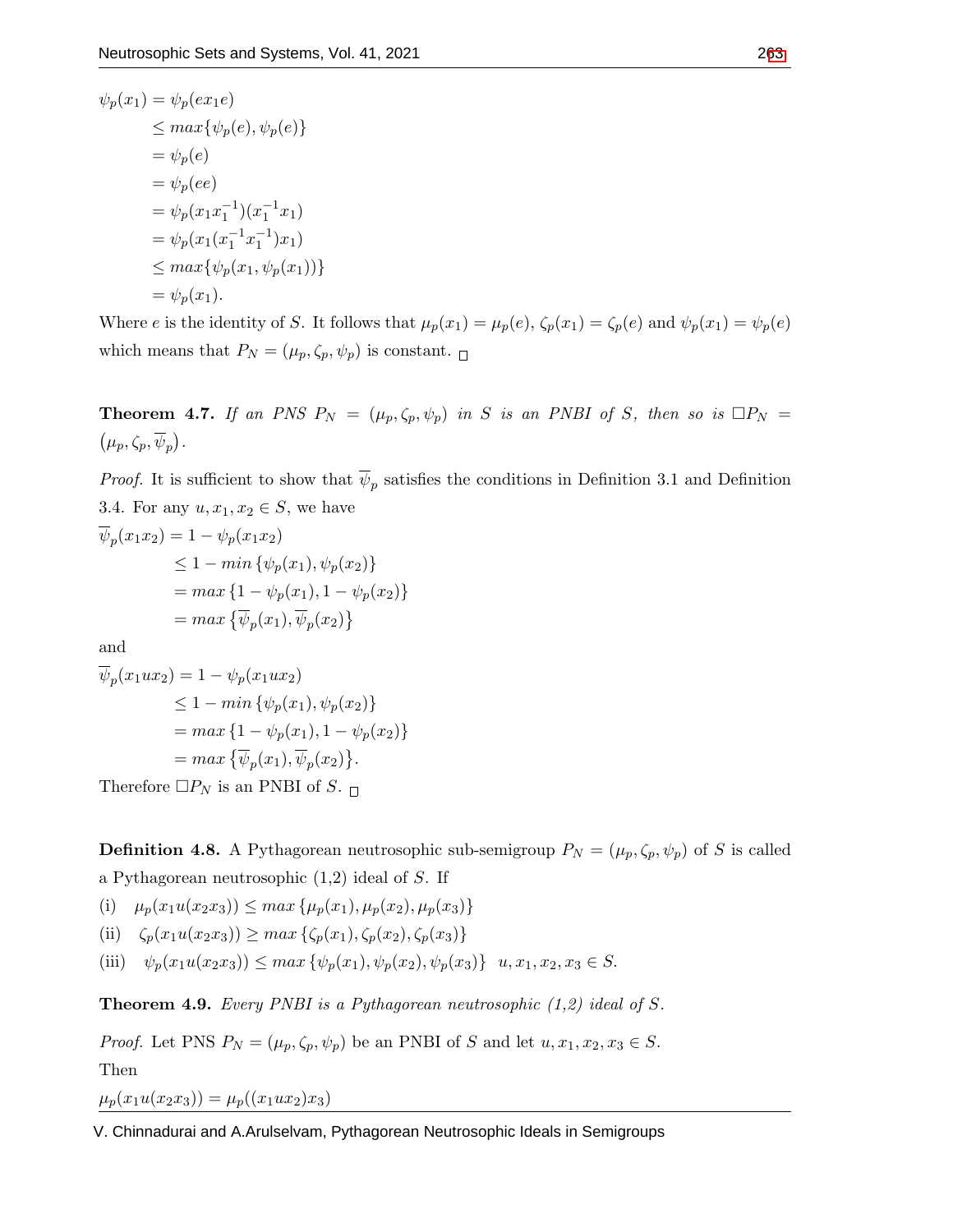$$
\leq \max \{\mu_p(x_1ux_2), \mu_p(x_3)\}\
$$
  
\n
$$
\leq \max \{\max \{\mu_p(x_1), \mu_p(x_2)\}, \mu_p(x_3)\}\
$$
  
\n
$$
= \max \{\mu_p(x_1), \mu_p(x_2), \mu_p(x_3)\}\
$$
  
\n
$$
\zeta_p(x_1u(x_2x_3)) = \zeta_p((x_1ux_2)x_3)
$$
  
\n
$$
\geq \max \{\zeta_p(x_1ux_2), \zeta_p(x_3)\}\
$$
  
\n
$$
\geq \max \{\mu_p(x_1), \zeta_p(x_2)\}, \zeta_p(x_3)\}\
$$
  
\n
$$
= \max \{\zeta_p(x_1), \zeta_p(x_2), \zeta_p(x_3)\}\
$$

and

$$
\psi_p(x_1u(x_2x_3)) = \psi_p((x_1ux_2)x_3)
$$
  
\n
$$
\leq max \{\psi_p(x_1ux_2), \psi_p(x_3)\}
$$
  
\n
$$
\leq max \{max \{\psi_p(x_1), \psi_p(x_2)\}, \psi_p(x_3)\}
$$
  
\n
$$
= max \{\psi_p(x_1), \psi_p(x_2), \psi_p(x_3)\}.
$$

Hence  $P_N = (\mu_p, \zeta_p, \psi_p)$  is a Pythagorean neutrosophic (1,2) ideal of *S*.  $\Box$ 

To consider the converse of theorem next theorem, we need to strengthen the condition of a semigroup *S*.

**Theorem 4.10.** *If S is a regular semigroup, then every Pythagorean neutrosophic (1,2) ideal of S is an PNBI of S.*

*Proof.* Assume that a semigroup *S* is regular and let  $P_N = (\mu_p, \zeta_p, \psi_p)$  be an Pythagorean neutrosophic (1,2) ideal of *S*. Let  $u, x_1, x_2, x_3 \in S$ . Since *S* is regular, we have  $x_1u \in$  $(x_1 S x_1) S \subseteq x_1 S x_1$ , which implies that  $x_1 u = x_1 S x_1$  for some  $s \in S$ . Thus

$$
\mu_p(x_1ux_2) = \mu_p((x_1sx_1)x_2)
$$
  
\n
$$
= \mu_p(x_1s(x_1x_2))
$$
  
\n
$$
\leq max \{\mu_p(x_1), \mu_p(x_1), \mu_p(x_2)\}
$$
  
\n
$$
= max \{\mu_p(x_1), \mu_p(x_2)\}
$$
  
\n
$$
\zeta_p(x_1ux_2) = \zeta_p((x_1sx_1)x_2)
$$
  
\n
$$
= \zeta_p(x_1s(x_1x_2))
$$
  
\n
$$
\geq max \{\zeta_p(x_1), \zeta_p(x_1), \zeta_p(x_2)\}
$$
  
\n
$$
= max \{\zeta_p(x_1), \zeta_p(x_2)\}
$$
  
\nand  
\n
$$
\psi_p(x_1ux_2) = \psi_p((x_1sx_1)x_2)
$$
  
\n
$$
= \psi_p(x_1s(x_1x_2))
$$
  
\n
$$
\leq max \{\psi_p(x_1), \psi_p(x_1), \psi_p(x_2)\}
$$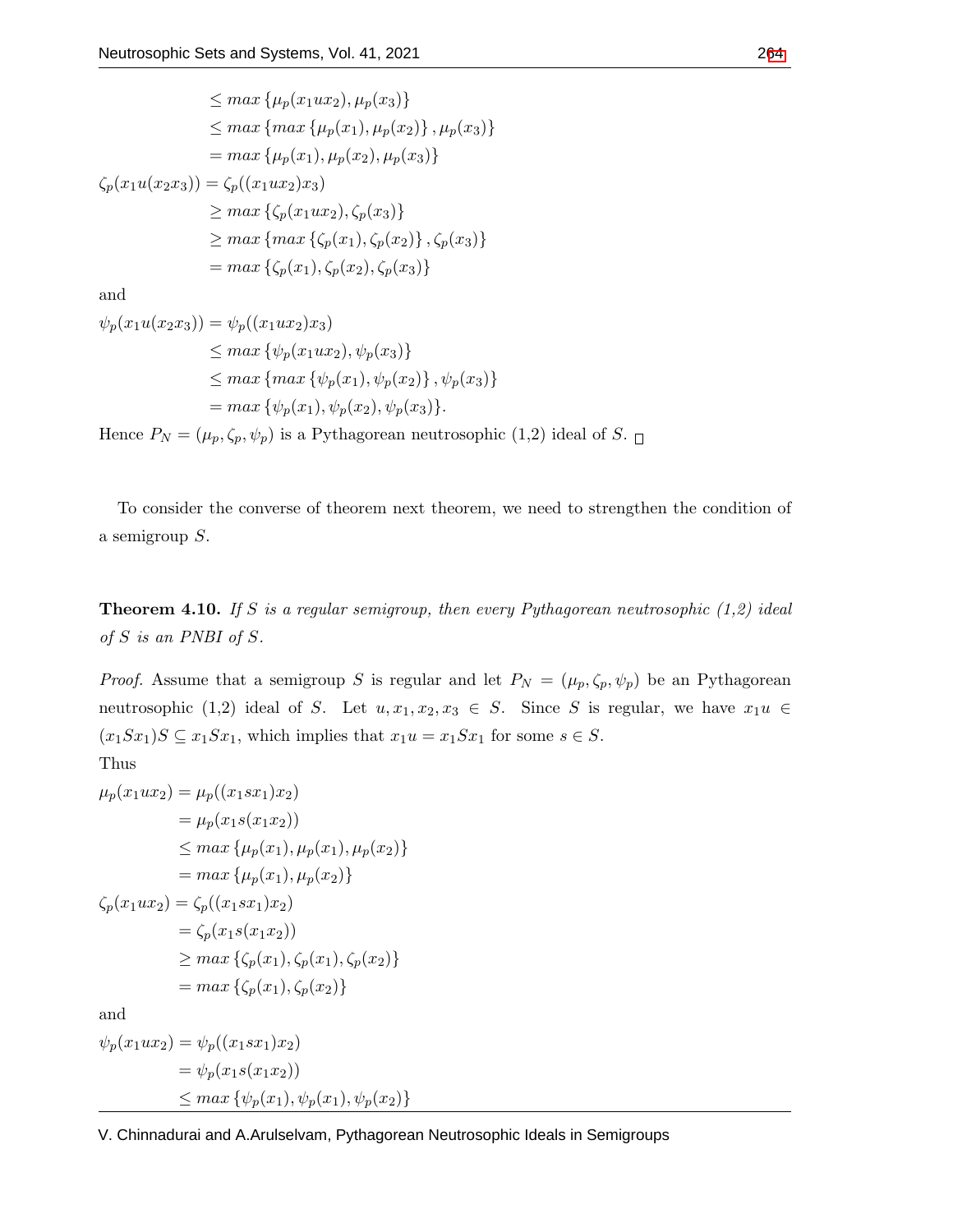$$
= max \{ \psi_p(x_1), \psi_p(x_2) \}.
$$

Therefore  $P_N = (\zeta_p, \psi_p)$  is PNBI of *S*.

**Theorem 4.11.** A PNS  $P_N = (\mu_p, \zeta_p, \psi_p)$  is an PNBI of S if and only if  $\mu_p$ ,  $\zeta_p$  and  $\overline{\psi_p}$  are *FBI of S.*

*Proof.* Let  $P_N = (\mu_p, \zeta_p, \psi_p)$  be an PNBI of *S*. Then clearly  $\mu_p$  is a FBI of *S*. Let  $u, x_1, x_2 \in S$ . Then

$$
\overline{\psi_p}(x_1x_2) = 1 - \psi_p(x_1x_2)
$$
\n
$$
\geq 1 - \max \{\psi_p(x_1), \psi_p(x_2)\}
$$
\n
$$
= \min \{(1 - \psi_p(x_1)), (1 - \psi_p(x_2))\}
$$
\n
$$
= \min \{\overline{\psi_p}(x_1), \overline{\psi_p}(x_2)\}
$$
\n
$$
\overline{\psi_p}(x_1ux_2) = 1 - \psi_p(x_1ux_2)
$$
\n
$$
\geq 1 - \max \{\psi_p(x_1), \psi_p(x_2)\}
$$
\n
$$
= \min \{(1 - \psi_p(x_1)), (1 - \psi_p(x_2))\}
$$
\n
$$
= \min \{\overline{\psi_p}(x_1), \overline{\psi_p}(x_2)\}.
$$

Hence  $\overline{\psi_p}$  is a fuzzy bi-ideal of *S*.

Conversely, suppose that  $\zeta_p$  and  $\overline{\psi_p}$  are FBI of *S*. Let  $u, x_1, x_2 \in S$ .

Then

$$
1 - \psi_p(x_1x_2) = \overline{\psi_p}(x_1x_2)
$$
  
\n
$$
\leq \min \{\overline{\psi_p}(x_1), \overline{\psi_p}(x_2)\}
$$
  
\n
$$
= \min \{(1 - \psi_p(x_1)), (1 - \psi_p(x_2))\}
$$
  
\n
$$
= \max \{\psi_p(x_1), \psi_p(x_2)\}
$$
  
\n
$$
1 - \psi_p(x_1ux_2) = \overline{\psi_p}(x_1ux_2)
$$
  
\n
$$
\geq \min \{\overline{\psi_p}(x_1), \overline{\psi_p}(x_2)\}
$$
  
\n
$$
= 1 - \max \{\psi_p(x_1), \psi_p(x_2)\}.
$$

Which implies that  $\psi_p(x_1x_2) \leq max \{ \psi_p(x_1), \psi_p(x_2) \}$  and  $\psi_p(x_1ux_2) \leq max \{ \psi_p(x_1), \psi_p(x_2) \}$ This completes the proof.  $\Box$ 

**Definition 4.12.** A PNS  $P_N = (\mu_p, \zeta_p, \psi_p)$  in *S* is called an Pythagorean neutrosophic interior ideal(PNII) of *S* if it satisfies

- (i)  $\mu_p(x_1ux_2) \leq \mu_p(u)$
- (ii)  $\zeta_p(x_1ux_2) \geq \zeta_p(u)$
- (iii)  $\psi_p(x_1ux_2) \leq \psi_p(u) \quad u, x_1, x_2 \in S.$

**Theorem 4.13.** If  ${P_i}_{i \in I}$  is a family of PNII of S, then  $\cap P_i$  is a PNII of S. Where  $\cap P_i =$  $(\vee \mu_{p_i}, \vee \zeta_{p_i}, \vee \psi_{p_i})$  and  $\vee \mu_{p_i}(x_1) = \sup \{\mu_{p_i}(x_1) | i \in I, x_1 \in S\},\$  $\forall \zeta_{p_i}(x_1) = \sup \{\zeta_{p_i}(x_1)|i \in I, x_1 \in S\}, \ \forall \psi_{p_i}(x_1) = \sup \{\psi_{p_i}(x_1)|i \in I, x_1 \in S\}.$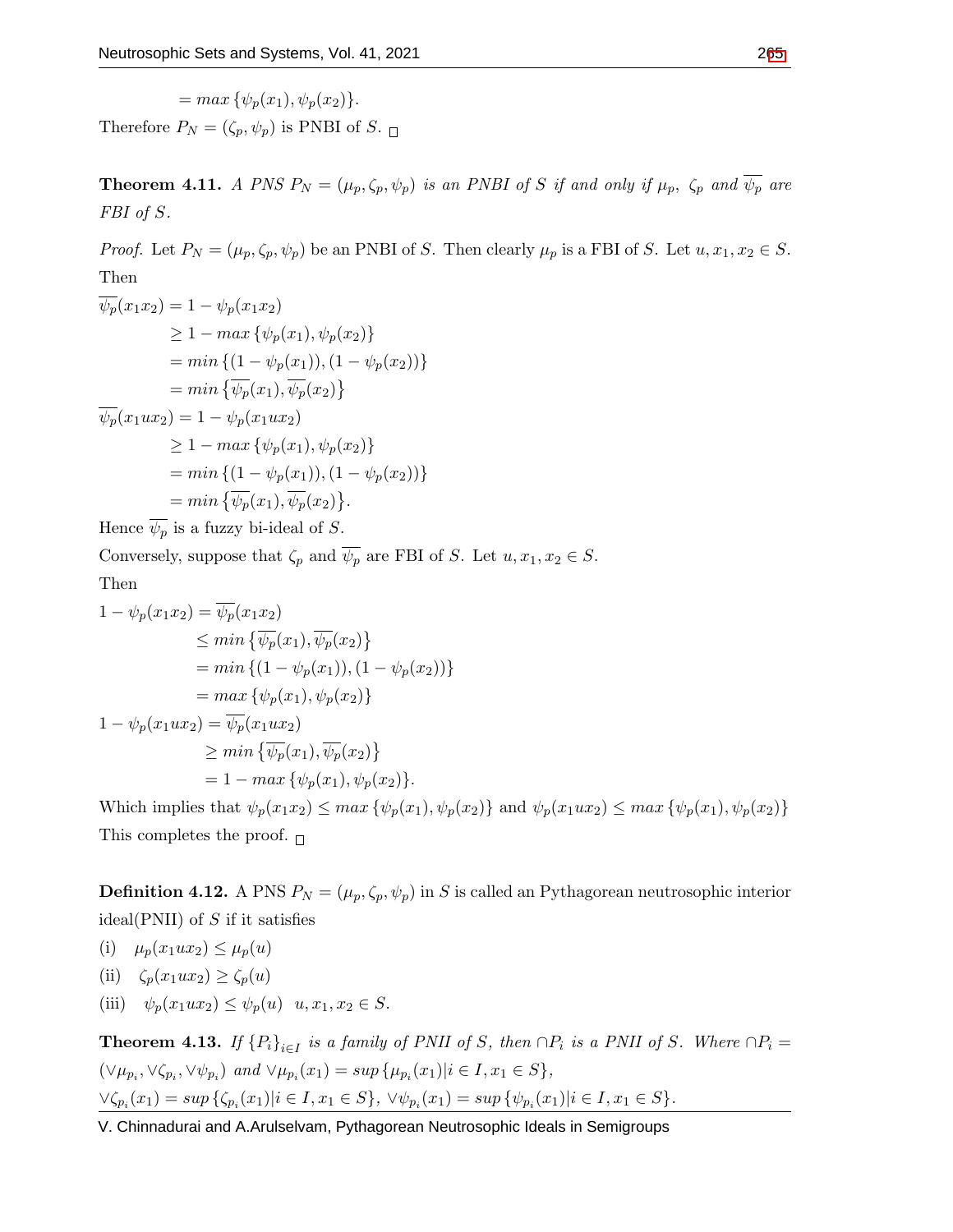*Proof.* Let  $u, x_1, x_2 \in S$ . Then  $\forall \mu_{p_i}(x_1 x_2) \leq max \{ max \{ \mu_{p_i}(x_1), \mu_{p_i}(x_2) \} \}$  $= (\vee \mu_{p_i}(x_1)) \vee (\vee \mu_{p_i}(x_2))$  $\forall \zeta_{p_i}(x_1 x_2) \geq max \{ max \{ \zeta_{p_i}(x_1), \zeta_{p_i}(x_2) \} \}$  $= (\vee \zeta_{p_i}(x_1)) \vee (\vee \zeta_{p_i}(x_2))$ and  $\forall \psi_{p_i}(x_1 x_2) \leq max \{ max \{\psi_{p_i}(x_1), \psi_{p_i}(x_2)\}\}\$  $= (\vee \psi_{p_i}(x_1)) \vee (\vee \psi_{p_i}(x_2))$  $∨\mu_{p_i}(x_1ux_2)$  ≤  $∨\mu_{p_i}(u)$  $∨$ *ζ*<sub>*pi*</sub></sub> $(x_1ux_2) ≥ ∨$ *ζ*<sub>*pi*</sub> $(u)$ and  $∨ψ<sub>p<sub>i</sub></sub>(x<sub>1</sub>ux<sub>2</sub>) ≤ ∨ψ<sub>p<sub>i</sub></sub>(u).$ Hence  $\cap P_i$  is an PNII of *S*.

**Definition 4.14.** Let  $P_N = (\mu_p, \zeta_p, \psi_p)$  is a PNS of *S* and let  $\alpha \in [0, 1]$  then the sets.  $\mu_{p,\alpha} = \{x_1 \in S : \mu_p(x_1)\alpha\}, \zeta_{p,\alpha} = \{x_1 \in S : \zeta_p(x_1)\alpha\}$  and  $\psi_{p,\alpha} = \{x_1 \in S : \psi_p(x_1)\alpha\}$  are called a  $\mu_p$ -level  $\alpha$ -cut,  $\zeta_p$ -level  $\alpha$ -cut and  $\psi_p$ -level  $\alpha$ -cut of K respectively.

**Theorem 4.15.** *If an PNS*  $P_N = (\mu_p, \zeta_p, \psi_p)$  *in S is an PNII of S, then the*  $\mu$ -level  $\alpha$ cut  $\mu_{p,\alpha}$ ,  $\zeta$ -level  $\alpha$ -cut  $\zeta_{p,\alpha}$  and  $\psi$ -level  $\alpha$ -cut  $\psi_{p,\alpha}$  of  $P_N$  are interior ideal of S, for every  $\alpha \in Im(\mu_p) \cap Im(\zeta_p) \cap Im(\psi_p) \subseteq [0,1].$ 

*Proof.* Let  $\alpha \in Im(\mu_n) \cap Im(\zeta_n) \cap Im(\psi_n) \subseteq [0,1].$ let  $x_1, x_2 \in \mu_{p,\alpha}$  then  $\mu_p(x_1) \leq \alpha$  and  $\mu_p(x_2) \leq \alpha$ . It follows from that  $\mu_p(x_1 x_2) \leq \mu_p(x_1) \vee \mu_p(x_2) \leq \alpha$ . So that  $x_1, x_2 \in \mu_{p,\alpha}$ . If  $x_1, x_2 \in \zeta_{p,\alpha}$  then  $\zeta_p(x_1) \geq \alpha$  and  $\zeta_p(x_2) \geq \alpha$ . It follows from that.  $\zeta_p(x_1x_2) \geq \zeta_p(x_1) \vee \zeta_p(x_2) \geq \alpha$ . So that  $x_1, x_2 \in \zeta_{p,\alpha}$ . If  $x_1, x_2 \in \psi_{p,\alpha}$ , then  $\psi_p(x_1) \leq \alpha$  and  $\psi_p(x_2) \leq \alpha$  and so  $\psi_p(x_1x_2) \leq \psi_p(x_1) \vee \psi_p(x_2) \leq \alpha$ , that is  $x_1, x_2 \in \psi_{p,\alpha}$ . Hence  $\mu_{p,\alpha}$ ,  $\zeta_{p,\alpha}$  and  $\psi_{p,\alpha}$  are sub-semigroup of *S*. Now let  $x_1x_2 \in S$  and  $u \in \mu_{p,\alpha}$ . Then  $\mu_p(x_1ux_2) \leq \mu_p(u) \leq \alpha$  and so  $x_1ux_2 \in \mu_{p,\alpha}$ . If  $u \in \zeta_{p,\alpha}$ . Then  $\zeta_p(x_1ux_2) \geq \zeta_p(u) \geq \alpha$  and so  $x_1ux_2 \in \zeta_{p,\alpha}$ . If  $u \in \psi_{p,\alpha}$ . Then  $\psi_p(x_1ux_2) \leq \psi_p(u) \leq \alpha$  thus  $x_1ux_2 \in \psi_{p,\alpha}$ . Therefore  $\mu_{p,\alpha}, \zeta_{p,\alpha}$  and  $\psi_{p,\alpha}$  are interior ideal of *S*.

**Theorem 4.16.** A PNS  $P_N = (\mu_p, \zeta_p, \psi_p)$  is and PNII of S if and only if  $\mu_p, \zeta_p, \overline{\psi}_p$  are fuzzy *interior ideal (FII) of S.*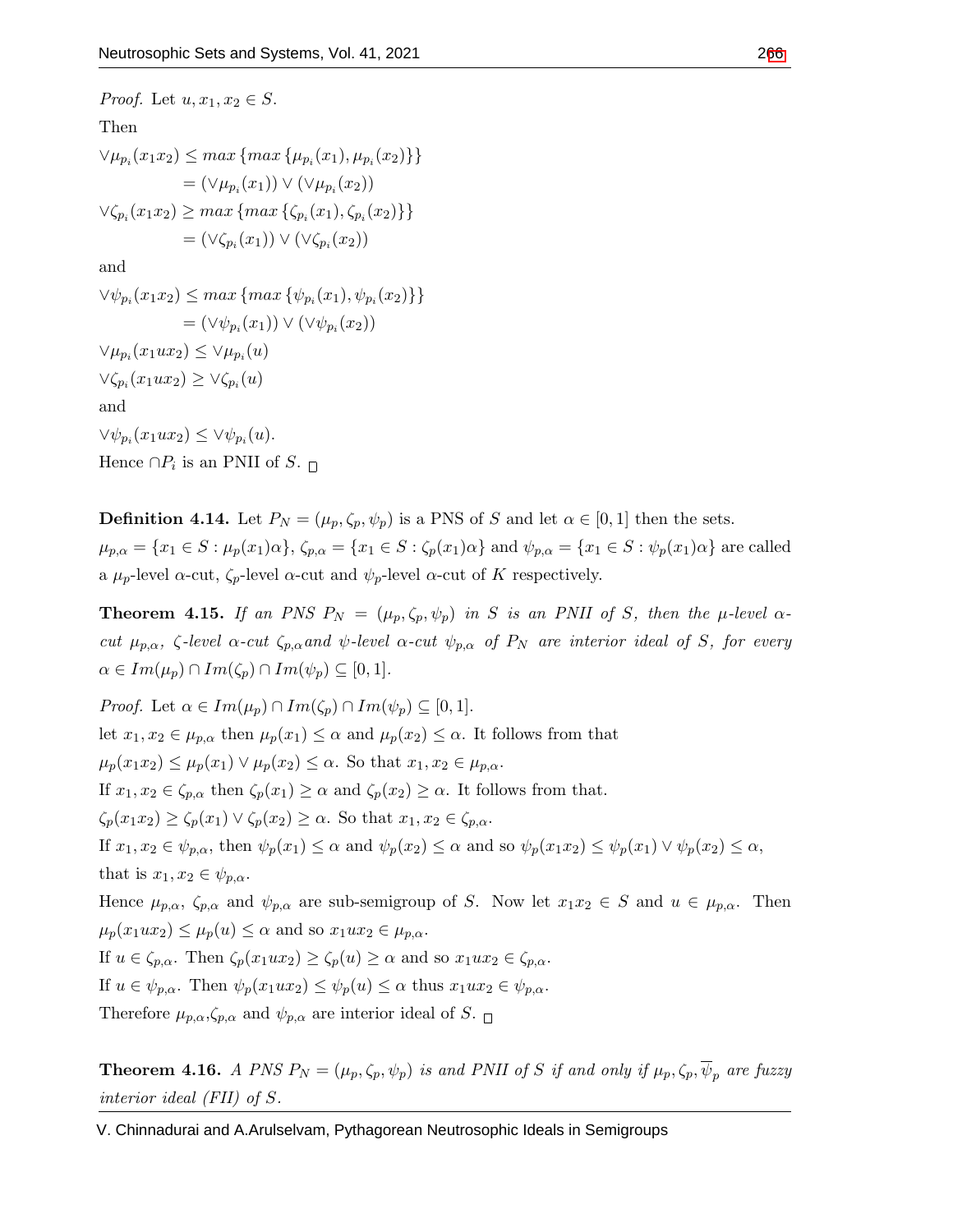$$
\overline{\psi_p}(x_1x_2) = 1 - \psi_p(x_1x_2)
$$
\n
$$
\geq 1 - (\psi_p(x_1)) \vee \psi_p(x_2)
$$
\n
$$
= (1 - \psi_p(x_1)) \wedge (1 - \psi_p(x_2))
$$
\n
$$
= \overline{\psi_k}(x_1) \wedge \overline{\psi_p}(x_2)
$$
\n
$$
\overline{\psi_p}(x_1ux_2) = 1 - \psi_p(x_1ux_2)
$$
\n
$$
\geq 1 - (\psi_p(u))
$$
\n
$$
= \overline{\psi_p}(u)
$$

 $\overline{\psi_k}$  is a FII of *S*.

Conversely.

Suppose that  $\zeta_p$  and  $\overline{\psi_p}$  are FII of *S*. Let  $u, x_1, x_2 \in S$ .

$$
1 - \psi_p(x_1x_2) = \psi_p(x_1x_2)
$$
  
\n
$$
\geq \overline{\psi_p}(x_1) \land \overline{\psi_p}(x_2)
$$
  
\n
$$
= (1 - \psi_p(x_1)) \land (1 - \psi_p(x_2))
$$
  
\n
$$
= 1 - \psi_p(x_1) \lor \psi_p(x_2)
$$
  
\n
$$
= 1 - \psi_p(x_1ux_2) = \overline{\psi_p}(x_1ux_2)
$$
  
\n
$$
\geq \overline{\psi_p}(u) = 1 - \psi_p(u)
$$

which implies  $\psi_p(x_1x_2) \leq \psi_p(x_1) \vee \psi_p(x_2)$ and

 $\psi_p(x_1ux_2) \leq \psi_p(u)$ 

This completes the proof.  $\Box$ 

#### 5. **Conclusions**

In this paper Pythagorean neutrosophic sub-semigroup, Pythagorean neutrosophic left(resp.right) ideal, Pythagorean neutrosophic ideal, Pythagorean neutrosophic bi-ideal, Pythagorean neutrosophic interior ideal and investigated some properties.

### **References**

- <span id="page-9-0"></span>1. Atanassov, K.T. Intuitionistic fuzzy sets. Fuzzy Sets and System, 1986; Volume 20, pp.87–96.
- <span id="page-9-1"></span>2. Atanassov, K.T. New operations defined over the intuitionistic fuzzy sets. Fuzzy Sets and Systems, 1994; Volume 61, pp. 137–142.
- <span id="page-9-5"></span>3. Chinnadurai, V. Fuzzy ideals in algebraic structures. Lap Lambert Academic Publishing, 2013.
- <span id="page-9-2"></span>4. Jun, Y.B.; Kim, K.H. Intuitionistic fuzzy interior ideals of semigroups. Int. J. Math. Sci., 2001; Volume 27, pp. 261–267.
- <span id="page-9-3"></span>5. Jun, Y.B.; Kim, K.H. Intuitionistic fuzzy ideals of semigroups. Indian J. Pure Appl. Math., 2002; Volume 33, pp. 443–449.
- <span id="page-9-4"></span>6. Jun, Y.B.; Lajos, S. On fuzzy (1,2)-ideals of semigroups. PU.M.A., 1997; Volume 8, pp. 335–338.

V. Chinnadurai and A.Arulselvam, Pythagorean Neutrosophic Ideals in Semigroups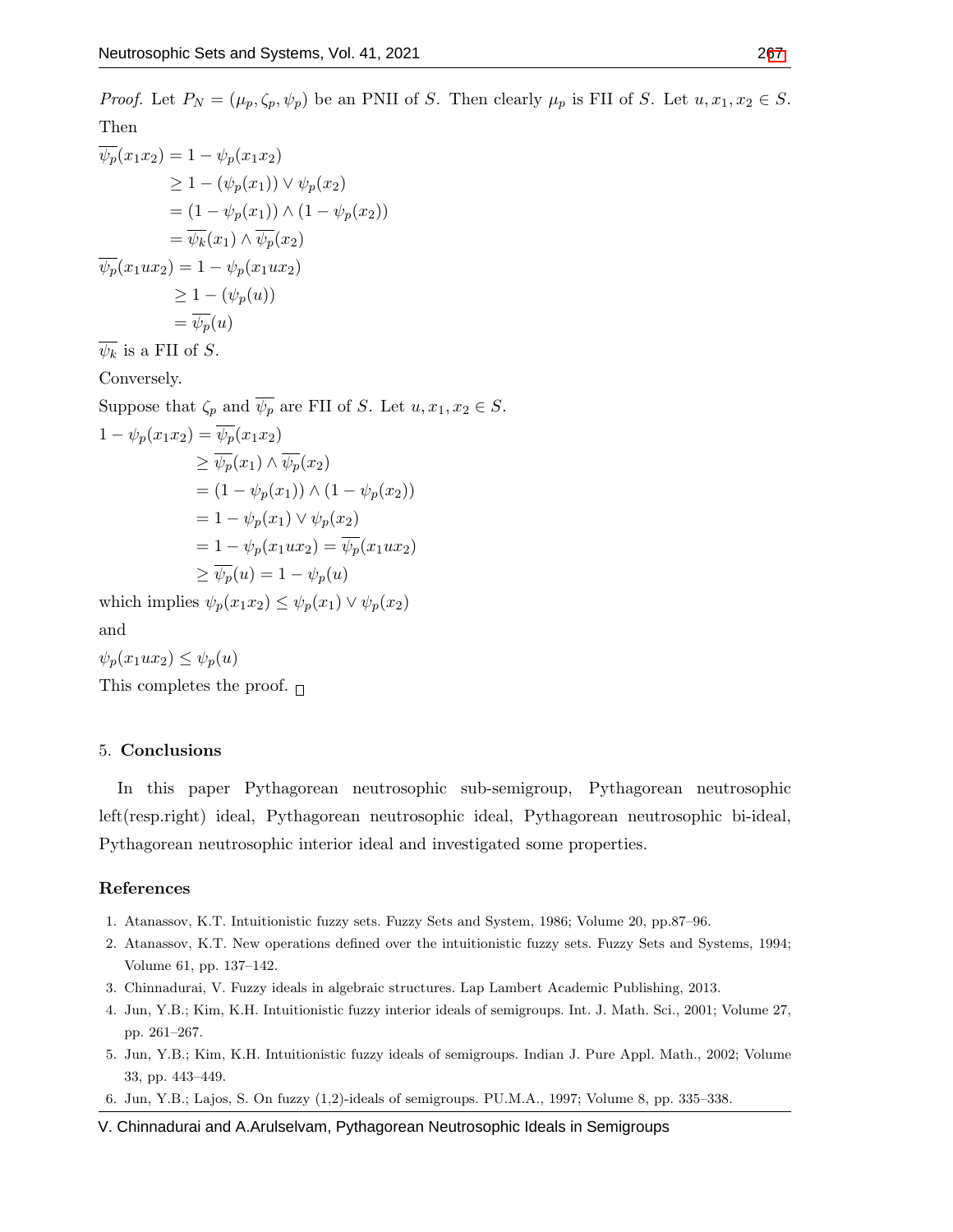- <span id="page-10-4"></span>7. Gundogdu, F.K.; Kahraman, C. Properties and Arithmetic Operations of spherical fuzzy subsets. Studies in Fuzziness and Soft Computing, 2018; pp. 3–25.
- <span id="page-10-1"></span>8. Kuroki, N. On fuzzy ideals and fuzzy bi-ideals in semigroups. Fuzzy Sets and Systems, 1981; Volume 5, pp. 203–215.
- <span id="page-10-2"></span>9. Yager, R.R. Pythagorean fuzzy subsets. In. Proc. Joint IFSA World Congress and NAFIPS Annual Meeting, Edmonton, Canada, 2013; pp. 57–61.
- <span id="page-10-3"></span>10. Yager, R.R. Pythagorean membership grades in multicriteria decision making. IEEE Transaction on Fuzzy Systems, 2014; Volume 22, pp. 958–965.
- <span id="page-10-0"></span>11. Zadeh, L. A. Fuzzy Sets. Information and Control, 1965; Volume 8, pp. 338–353.
- <span id="page-10-6"></span>12. Khan, M.S.; Anis; Smarandache, F.; Jun, Y.B. Neutrosophic N-structures and their applications in semigroups. Annals of Fuzzy Mathematics and Informatics, reprint.
- <span id="page-10-5"></span>13. Smarandache, F. A Unifying Field in Logics. Neutrosophy: Neutrosophic Probability, Set and Logic. American Research Press, Rehoboth, Mass, USA, 1999.
- <span id="page-10-7"></span>14. Smarandache, F. Neutrosophic set, a generalisation of the intuitionistic fuzzy sets. Inter. J. Pure Appl. Math., 2005; Volume 24, pp. 287-297.
- 15. Chinnadurai, V.; Smarandache, F.; Bobin, A. Multi-Aspect Decision-Making Process in Equity Investment Using Neutrosophic Soft Matrices. Neutrosophic sets and systems, 2020; Volume 31(1), pp. 224–241.
- 16. Zhang, Z.; Wu, C. A Novel Method for Single-valued Neutrosophic Multi-Criteria Decision Making with Incomplete Weight Information. Neutrosophic Sets and Systems, 2014; Volume 4, pp.35–49.
- 17. Wei, G.; Zhang, Z. Some single-valued neutrosophic Bonferroni power aggregation operators in multiple attribute decision making. J Ambient Intell Humaniz Comput., 2019; Volume 10, pp. 863-882.
- 18. Wang, H.; Smarandache, F.; Zhang, Y.Q.; Sunderraman, R. Single valued neutrosophic sets. Multispace Multistruct 2010; Volume 4, pp. 410-413.
- 19. Wang, H.; Smarandache, F.; Zhang, Y.; Sunderraman, R. Single Valued Neutrosophic Sets. In: Proceedings of 10th International Conference on Fuzzy Theory and Technology, Salt Lake City, Utah (2005).
- 20. Wang, H.; Smarandache, F.; Zhang, Y.Q.; Sunderraman, R. Interval Neutrosophic Sets and Logic: Theory and Applications in Computing, Hexis, AZ 2005.
- 21. Bhowmik, M., and Pal, M., Intuitionistic neutrosophic set, Journal of Information and Computing Science, 2009; Volume 4(2), pp. 142–152.
- 22. Zhang, H.; Wang, J.; Chen, X. An outranking approach for multicriteria decision-making problems with interval-valued neutrosophic sets. Neural Comput Appl., , 2016; Volume 27(3), pp. 615-627.
- 23. Broumi, S.; Smarandache, F. Intuitionistic Neutrosophic Soft Set. 2013; Volume 8(2), pp.130–140.
- 24. Broumi, S.; Generalized Neutrosophic Soft Set. International Journal of Computer Science, Engineering and Information Technology (IJCSEIT), 2013; Volume 3(2).
- 25. Peng, J.J.; Wang, J.Q.; Zhang, H.Y.; Chen, X.H. An outranking approach for multi-criteria decision-making problems with simplified neutrosophic sets. Appl. Soft Comput., 2014, Volume 25 pp. 336-346.
- 26. Ye, J. Multicriteria decision-making method using the correlation coefficient under single-valued neutrosophic environment. Int. J. Gen Syst., 2013; Volume 42(4), pp. 386-394.
- 27. Ye, J. A multicriteria decision-making method using aggregation operators for simplified neutrosophic sets. J. Intell. Fuzzy Syst., 2014a; Volume 26, pp. 2459-2466.
- 28. Ye, J. Similarity measures between interval neutrosophic sets and their applications in multicriteria decisionmaking. J. Intell. Fuzzy Syst., 2014b; Volume 26(1), pp. 165-172.
- 29. Ye, J. Single valued neutrosophic cross-entropy for multicriteria decision making problems. Appl. Math. Model, 2014c; Volume 38(3), pp. 1170-1175.
- 30. Nancy; Garg, H. Single-valued neutrosophic Entropy of order alpha. Neutrosophic Sets and System, 2016a; Volume 14, pp. 21-28.
- V. Chinnadurai and A.Arulselvam, Pythagorean Neutrosophic Ideals in Semigroups